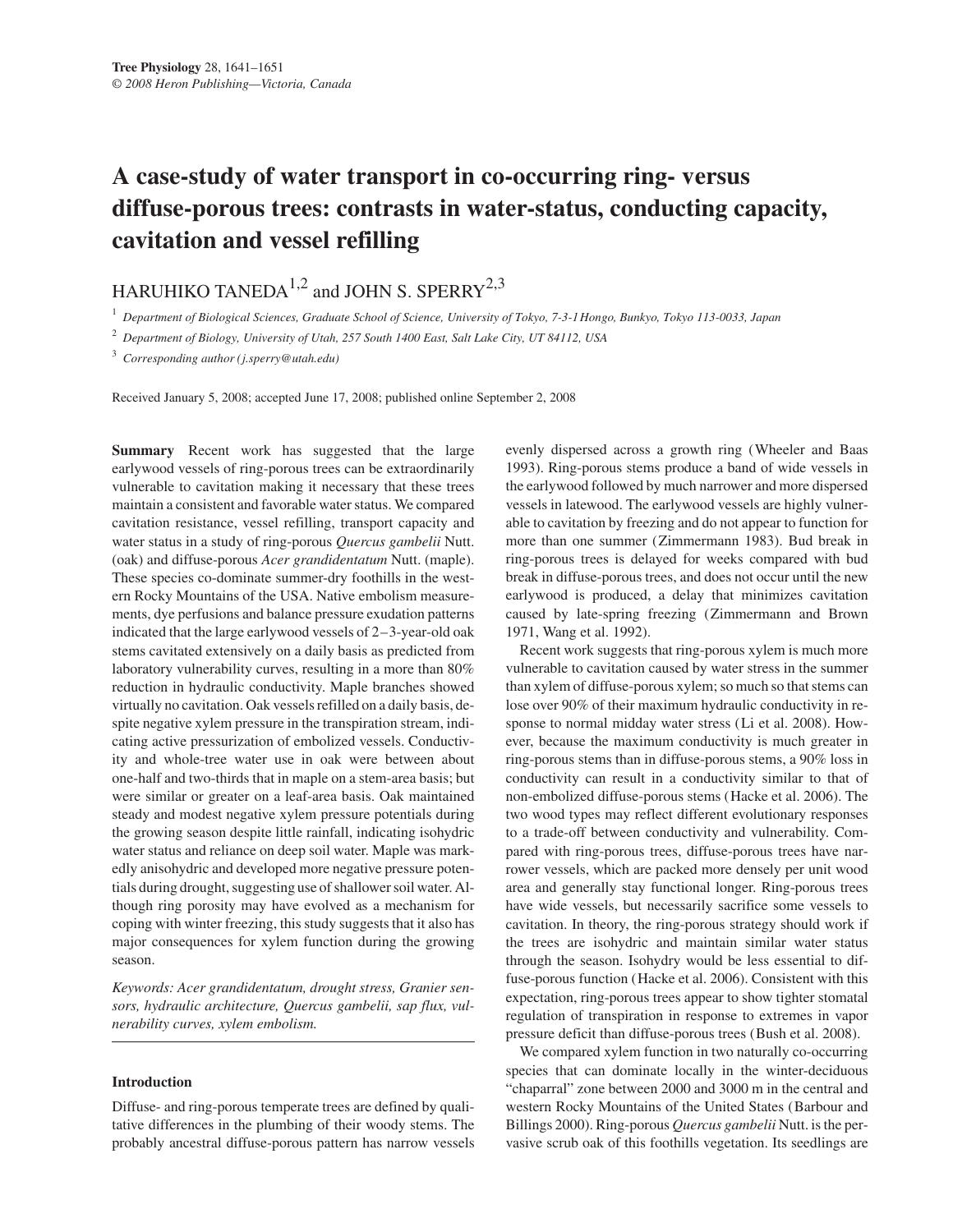rarely successful on the summer-dry foothills, and it owes its persistence to a root-sprouting habit that forms extensive and long-lived clones (Neilson and Wullstein 1985, Tiedermann et al. 1987). Diffuse-porous *Acer grandidentatum* Nutt. also forms clonal clusters, though not as extensively as oak. The two species grow side-by-side and together constitute virtually all of the woody vegetation on many foothill slopes. This species pair makes an ideal comparison of how two very different plumbing systems function successfully in the same habitat.

Our study was designed to answer four questions. (1) Can we be certain that ring-porous xylem is as extraordinarily vulnerable to water stress as laboratory vulnerability curves suggest? Vulnerability curves measure the loss of conductivity induced by either negative pressure (often generated in a centrifuge) or by air-injection. The long vessels of ring-porous species may cause artifacts (Cochard et al. 2005), although in our recent work none were detected (Li et al. 2008). (2) Given the apparent vulnerability of ring-porous vessels, do they exhibit refilling, and if so, does refilling occur while the transpiration stream is under negative pressure (Tyree et al. 1999)? (3) How does the capacity for water transport differ between the species at the stem, whole-tree and leaf levels? And (4) is the ring-porous oak more isohydric in its water status than the diffuse-porous maple? These questions were addressed by a variety of measurements including native embolism measurement, dye perfusions of stems, examination of exudation from vessels at their balance pressure in a pressure chamber, and whole-tree sap flux measurement coupled with continuous monitoring of water potential.

### **Materials and methods**

#### *Plant materials*

Ring-porous *Quercus gambelii* Nutt. (oak) and diffuse-porous *Acer grandidentatum* Nutt. (maple) were studied in natural populations in the Red Butte Canyon Research Natural Area near the University of Utah in Salt Lake City, UT. The study populations (one per species) consisted of adjacent roadside stands of 4–7-year-old, vigorously growing juvenile trees exposed to the sun at midday. Their vigorous growth provided suitably long (28 cm) 2–3-year-old branches free of sideshoots for measurements of native embolism, vulnerability curves, dye perfusions and related parameters detailed in the following sections.

### *Vulnerability curves*

Vulnerability curves, which show loss of hydraulic conductivity as a function of xylem pressure, were determined on branch segments (hereafter vulnerability curve segments) that were 2–3 years old, 27.4 cm long and free of side-shoots. Branch segment length was dictated by the size of the centrifuge rotor used to induce negative pressure (Alder et al. 1997). Segments were cut under water from larger branches that had been harvested and brought to the laboratory in plastic bags to minimize dehydration. The segment was flushed at 100 kPa with filtered 20 mM KCl solution for more than 30 min to refill any

xylem conduits that were embolized in situ or during collection. Filtered 20 mM KCl solution was used for measuring maximum hydraulic conductivity, to ensure a constant ionic strength that was at least as high as that of native sap, thereby controlling for possible effects of ionic strength on conductivity (Zwieniecki et al. 2001). Stems were fitted to a tubing system where a hydraulic head drove flow through the stem and into a reservoir on an electronic balance. In oak, the mass flow rate was measured at a hydraulic head of 2 kPa, which was low enough to prevent refilling by the displacement of air from vessels open at both ends of the stem. A higher hydraulic head of 4–7 kPa was used for maple, which had much shorter vessels. To correct for mass changes unrelated to pressure-driven flow (evaporation, stem absorption), the mass flow rate was measured with no hydraulic head. This background rate was measured before and after the pressurized flow, averaged, and subtracted from the pressurized flow to obtain the net flow rate. Net flow rate was divided by the pressure gradient to obtain the segment's maximum hydraulic conductivity.

The stem was secured in a custom-built centrifuge rotor and centrifuged to generate a negative pressure for 15 min. Segments were then removed from the rotor and their hydraulic conductivity remeasured. The process was repeated at progressively more negative pressures until conductivity was reduced by over 90% of its maximum. Six stems per species were measured to obtain a mean curve. A Weibull function was used for curve fitting (Neufeld et al. 1992).

#### *Native embolism*

Loss of conductive capacity due to embolism by native xylem pressure was measured by the flushing method (Sperry et al. 1988). The day before the measurements, six segments (hereafter conductivity segments) per species and per measurement time were identified on trees of the study population. Similar to the vulnerability curve material, the segments were 28-cm long and located on 2–3-year-old portions of branches that were free of side-shoots. Three leaves on side-branches below the conductivity segment were covered with foil tape to promote equilibration of their xylem pressure with that of the parent stem. On the following day, at the appointed hour, these foil-covered leaves were excised from the tree and their xylem pressure potential measured in a pressure chamber. The mean of the three measurements per conductivity segment gave an estimate of the xylem pressure in the segment. Branches attached below the conductivity segment were then cut from the tree to remove desiccating leaf area without embolizing vessels in the conductivity segment (vessels are rarely continuous between distal forks of a branch junction). The shoot bearing the conductivity segment was cut at about 1 m below its basal end. Vessel length measurements on similar material (Hacke et al. 2006) indicated that the 1 m distance made it unlikely that vessels in the conductivity segment were embolized by the cut. The excised branch was wrapped in a large plastic bag to prevent water loss and transported to the laboratory within an hour.

In the laboratory, a 27.4-cm-long segment was cut from the larger branch under water. Its conductivity was measured as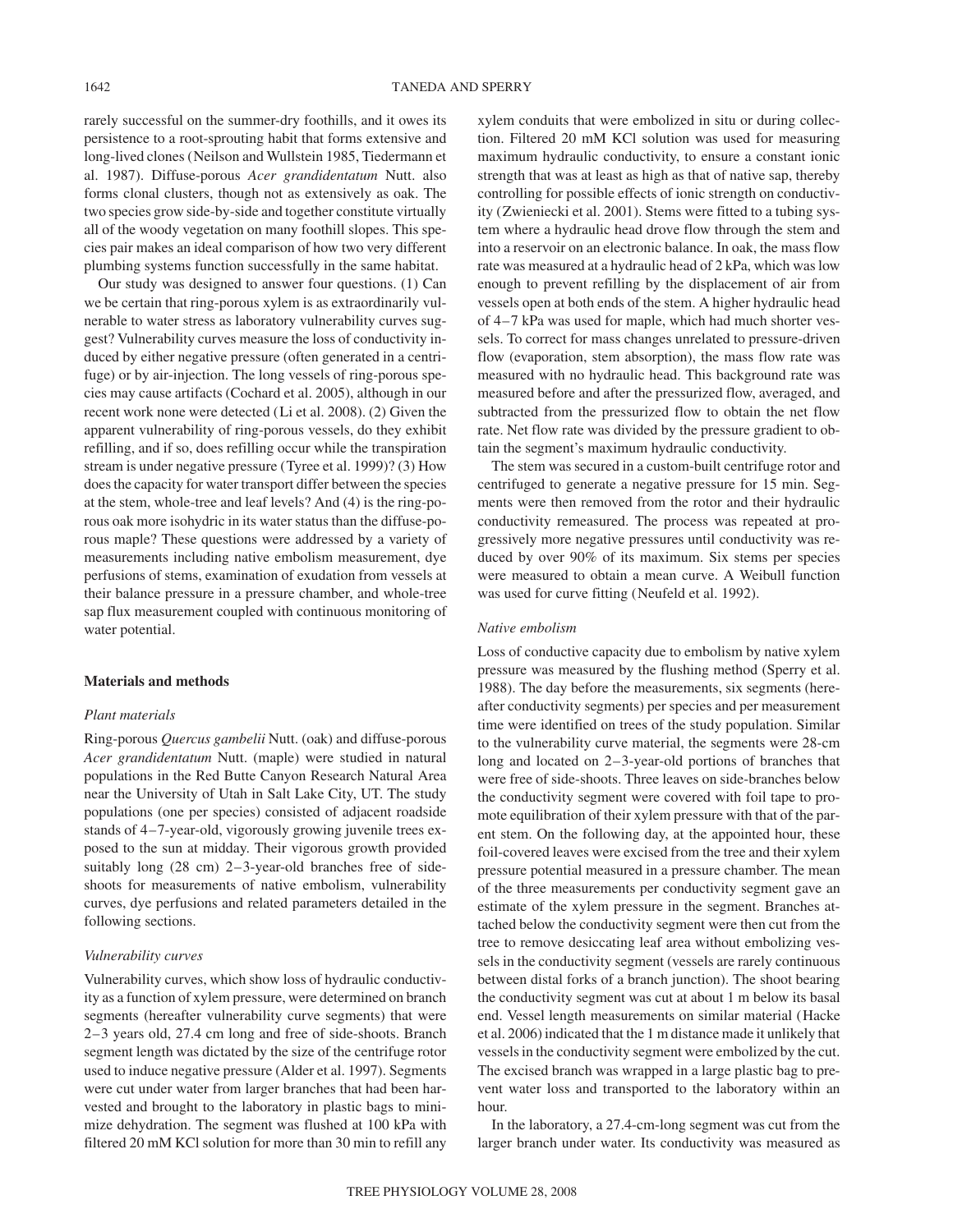described for the vulnerability curve segments, except that it was not flushed first. This measurement represented the segment's native or in situ conductivity. The segment was then flushed as described above and the maximum conductivity determined. The native embolism of the segment was calculated as the percentage loss of conductivity (PLC) for the native conductivity relative to the maximum conductivity. In a subset of experiments, we centrifuged the flushed segments to their native xylem pressure for 15 min and remeasured their conductivity to see whether it corresponded with the native value. If the centrifuge method does not cause artifacts, the conductivity should be equal to or greater than the native conductivity.

Native embolism was measured at predawn (0630 to 0700 h) and midday (1430 to 1500 h) for both species in early and late summer. In a subset of measurements, we also measured the leaf area supplied by the stem segments, allowing comparison of native and maximum conductivities on a leaf area basis (leaf-specific conductivity).

# *Dye perfusion experiments*

The dye perfusion experiments were generally done in parallel with the native embolism measurements, using segments (hereafter dye perfusion segments) of the same size and age that were collected in the same manner as segments for the native embolism measurements. In the laboratory, 28-cm-long segments were cut under water from the larger harvested branch. One end was connected to a partial vacuum and the other end was immersed in filtered 0.5% safranin solution. Dye uptake was driven by 2 to 4 kPa of vacuum. The pressure was released 30 min after the stain was observed at the upper end and the stem was immersed in water and vacuum pressure reapplied to chase dye from the conducting vessels and thereby minimize dye spread during sectioning.

The 28-cm-long segment was cut transversely at about 13 cm from the upstream end. The earlywood vessels of the oak formed a single band that is typically one vessel wide in the radial plane. To quantify the amount of conducting earlywood, the circumferential length of the earlywood band that was stained was expressed as a percentage of the total circumferential length. The stained and total earlywood perimeter was measured for each segment. The staining was compared between the times of predawn and midday native embolism measurement.

# *Balance pressure observations*

The distribution of functional versus nonfunctional xylem vessels was determined by the exudation pattern of stems at their balance pressure in a pressure chamber. At the balance pressure, functional vessels will exude water but embolized vessels should not. At both the predawn and midday times of native embolism measurement, 2–3-year-old shoots from the study populations were cut and placed in plastic bags for 0.5 to 1 h to allow xylem pressure to equilibrate. The entire shoot was inserted in a 0.8-m-long pressure chamber, with the 2–3-year-old cut surface protruding. The cut end was trimmed with a razor and stained with 0.5% safranin solution. Staining the stem improved the contrast with the exuding sap, making the pattern easier to observe. The balance pressure was determined by increasing the pressure in the chamber slowly. Once exudation was observed, the pressure was dropped back below the balance pressure and then returned to it and the stem end photographed. For comparison, we perfused the complementary length of stem immediately proximal to the cut with dye as described above.

## *Sap flux measurements*

Two older trees of about 5–6 cm diameter at ground level and about 4 m tall (one per species) were selected for continuous sap flux and root water potential measurements, to determine if the difference in pattern of embolism between species was reflected in a difference in daily water use and water potential regimes. Only two trees were instrumented because of limitations on the number of stem psychrometers available for continuous water potential measurements (see below). The two trees were within a meter of each other, exposed to midday sun, and within 1 km of the roadside populations used in the other experiments. Several additional trees of this size were used in additional tests of the sap flux calibration constants. Sap flux was measured with 2-cm-long Granier-type sensors (Granier 1987). The heated sensor was inserted in the trunk at 1 m above the stem base and the reference sensor was inserted 15 cm below the heated sensor. The sensors were covered with aluminum foil to protect them from solar heating. The voltage difference between the sensors was recorded by a datalogger (CR7, Campbell Scientific, Logan, UT). Voltage difference at zero sap flux was assumed to be the daily minimum which usually occurred between midnight and dawn.

At the end of the measurement period, we harvested the trees with sensors intact and calibrated the relationship between sap flux and voltage difference in the laboratory as described by Clearwater et al. (1999). The trunk was cut at about 1 m above and below the heated sensor. Trunks were wrapped in plastic bags and brought to the laboratory. A portion of the trunk, which included the sensors and was about 60 cm long, was cut underwater and the cut ends trimmed with a razor. The upper end was attached with tubing to a vacuum pump and the lower end was placed in filtered 20 mM KCl solution on a balance. Flow rate was measured by the balance at a series of reduced pressures. Pressures were held long enough for the flow measurements to stabilize (about 10 min). Voltage difference at zero sap flow was measured for each segment about 20 min after the applications of vacuum ended. Following the flow measurements, 0.5% safranin dye was pulled through the trunk segments to measure the conducting xylem area at the probe level. This allowed the conversion of volume flow rate to mean sap velocity (= sap flux density;  $K$ ). After the voltage differences were converted to temperature differences, *K* was calculated as:

$$
K = \frac{\Delta T_{\text{max}} - \Delta T}{\Delta T_{\text{max}}} \tag{1}
$$

where Δ*T* is temperature (°C) difference at the observation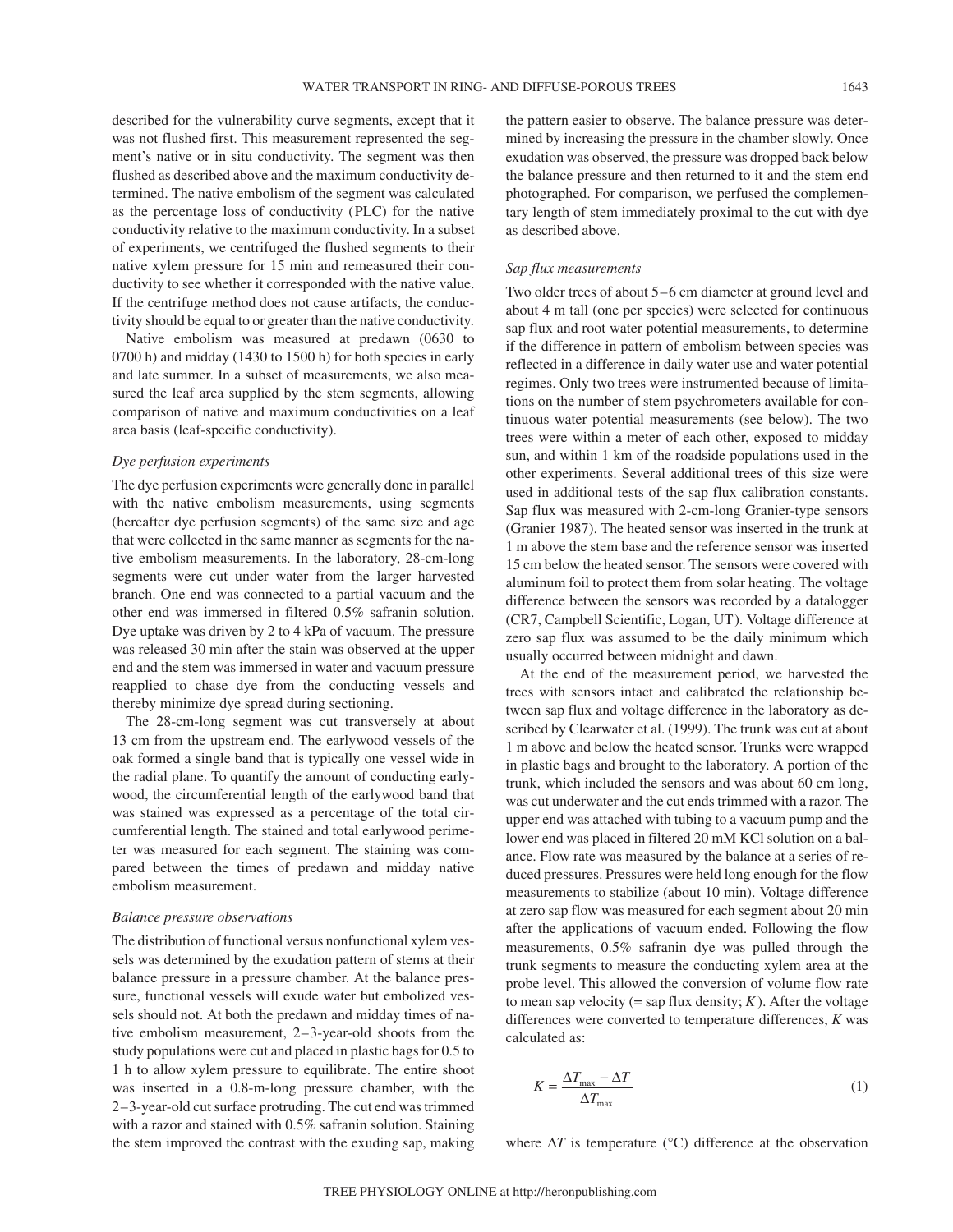time and  $\Delta T_{\text{max}}$  is the largest temperature difference corresponding to zero flow (Granier 1987). Best-fit regressions of an exponential function between mean sap velocity  $(J, m s^{-1})$ and *K* yielded the calibration curve used to estimate sap flow from voltages measured in the field:

$$
J = aK^b \tag{2}
$$

where *a* and *b* are curve fit parameters. These were compared with  $a = 1.19 \times 10^{-4}$  m s<sup>-1</sup> and  $b = 1.23$  constants reported by Granier (1987). Four additional trunks of each species were similarly calibrated in the laboratory to determine within-species variability and its relationship to the standard calibration. The calibration assumes that  $\Delta T_{\text{max}}$  in the field corresponds with zero flow, which may not be the case if there was significant nighttime transpiration or recharge. If so, our fluxes would be underestimated. The leaf area of the two study trees was measured with a leaf area meter (Li-Cor, Lincoln, NE), and sap flow calculated on a leaf area basis.

Shallow roots of both trees were fitted with three temperature corrected stem psychrometers (Dixon and Tyree 1984). Excavation around the trunk exposed intact roots of about 1 cm diameter. These were cut to stop sap flow, and pre-calibrated psychrometers were installed on the part of the root still attached to the tree. Sap flow was stopped because it causes temperature fluctuations that reduce accuracy. To install a psychrometer, a sharp razor blade was used to expose a strip of cambium, and the psychrometer chamber clamped against this surface and the contact sealed with vacuum grease. After installation of the psychrometer, the root excavation was backfilled in with soil and covered with leaf litter. Psychrometer readings were recorded with the same CR7 used to record sap flux voltages. Psychrometers were also installed on branches in the canopy and heavily insulated, but these failed to give realistic readings because of extreme temperature fluctuations caused by wide variations in air temperature, wind and sun exposure.

# **Results**

Vulnerability curves indicated that oak was much more vulnerable to drought-induced embolism than maple (Figure 1). The pressure at 50 PLC was –0.25 MPa for oak and –4.79 MPa for maple. The xylem pressure–PLC relationship was somewhat misleading because the maximum conductivity per stem cross-sectional area averaged 2.9 times higher in oak than in maple (Figure 1b). Oak conductivity fell to the maple value at a xylem pressure of about –0.4 MPa, at which point oak was at about 60 PLC relative to only 2 PLC for maple. Minimum midday stem pressure measured in the trees studied for native embolism was  $-1.04 \pm 0.08$  MPa in oak versus  $-1.07 \pm 0.08$ 0.18 MPa in maple. This predicted that oak would be about 90% embolized at midday versus less than 10% for maple, and that oak should have a lower absolute stem conductivity.

These predictions were validated by the native embolism measurements (solid and gray symbols, Figure 1). Depending on the sampling date, oak stems were between  $81.3 \pm 14.9$  and



Figure 1. Vulnerability curves and native conductivity of oak (*Quercus gambelii*,  $\bigcirc$ ,  $\bullet$ ) and maple (*Acer grandidentatum*,  $\bigtriangleup$ ,  $\blacktriangle$ ). Conductive capacity is expressed as percentage loss of conductivity for (a), and conductivity per cross section for (b). Open symbols show the laboratory vulnerability curve with a Weibull function fit. Filled symbols are native values measured at midday on June 29 for oak and July 4 (gray) and on August 11 for oak and August 28 for maple (black). Horizontal and vertical bars are  $\pm$  1 SD for *n* = 4–6 samples.

88.8  $\pm$  10.3 PLC at midday versus only 2.98  $\pm$  10.3 and 1.68  $\pm$ 3.36 PLC for maple (Figure 1a). Likewise, the absolute values of the native stem-area-specific conductivity were lower in oak than in maple (Figure 1b). In all cases, the native measurements were statistically consistent with vulnerability curve predictions based on *t*-tests between native PLC and Weibull function PLC obtained from the stem vulnerability curves.

The native conductivities of oak and maple were similar when expressed on a leaf-area basis (leaf-specific conductivity; Figure 2) because there was a greater area of stem per leaf  $(3.88 \text{ cm}^2 \text{ m}^{-2})$  in oak than in maple  $(2.21 \text{ cm}^2 \text{ m}^{-2})$ , although the maximum leaf-specific conductivities for flushed stems were much greater in oak than in maple (Figure 2).

Several lines of evidence indicated that oak refilled embolized vessels overnight throughout most of the summer. When the native embolism was measured at predawn on the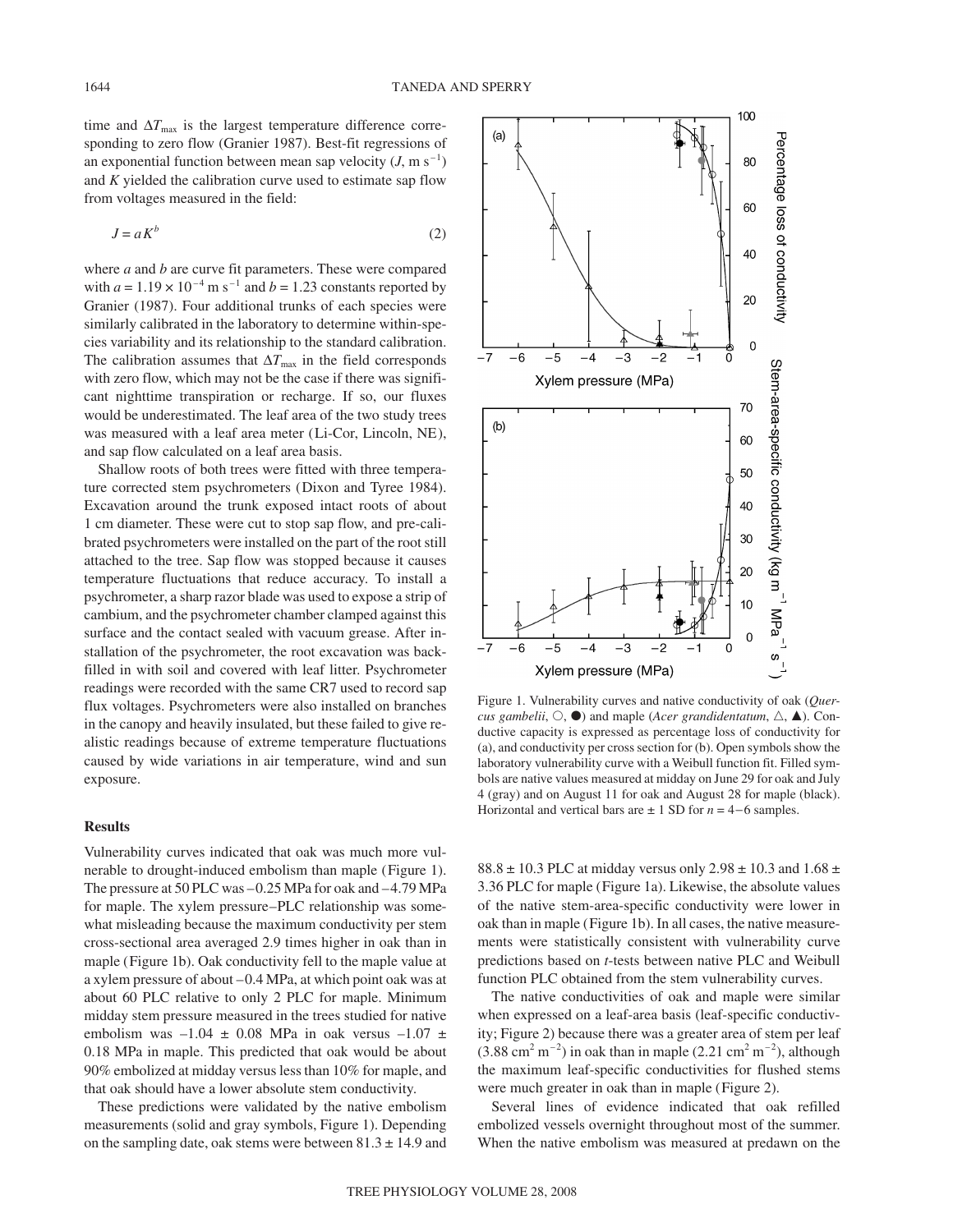

Figure 2. Midday and maximum values of leaf specific conductivity for oak (*Quercus gambelii*, solid) and maple (*Acer grandidentatum*, open). Maximum leaf specific conductivity was measured after the native embolism in the segment was reversed by flushing. Vertical bars are  $\pm$  1 SD for  $n = 4-6$  samples. Different letters above the columns indicate significant difference between treatments by Tukey's test  $(P = 0.05)$ .

day following a midday sampling, the xylem pressure was less negative  $(-0.34 \pm 0.062 \text{ MPa} \text{ versus } -1.28 \pm 0.079 \text{ MPa} \text{; Fig-}$ ure 3a), but the PLC had also dropped from  $86.1 \pm 6.33$  at the previous midday to  $34.6 \pm 21.9$  PLC at predawn (Figure 3b). Native PLC at both times was statistically identical to the PLC caused by centrifugation at the native pressure. This provides direct validation of the centrifuge method for predicting native embolism, and suggests that the refilling was complete for all vessels embolized during the previous day. The dye perfusion experiments also indicated refilling. The percentage of unstained earlywood decreased from  $73.6 \pm 6.0$  to  $33.9 \pm 13.0\%$ overnight (Figure 3c).

Vessel refilling occurred despite the high probability that xylem pressures never increased above the predawn value. Continuous recordings from the root psychrometers of the nearby oak, which was also instrumented for sap flux menasurements, indicated that, for 21 days running, the maximum xylem pressure occurred at 0630 h; about the same time that we made the predawn native embolism measurements. The psychrometer predawn measurements averaged  $-0.72 \pm$ 0.036 MPa, which was a little more negative than the predawn



Figure 3. Evidence for refilling of oak (*Quercus gambelii*) vessels. (a) Midday and predawn water potentials measured on two successive days in July. (b) Corresponding values for the percentage loss in conductivity (PLC). Open columns denote stems immediately after harvest, solid columns denote stems flushed to reverse embolism, and then stressed to the native water potential in the centrifuge. (c) Percentage of earlywood that did not conduct dye at midday and the following predawn; 26 days after the measurements in (a) and (b). (d) Midday and predawn water potentials for two successive days in September. (e) Corresponding values for percentage loss in conductivity shown for stems after harvest. Vertical bars are  $\pm$  1 SD for *n* = 4–6 samples. Different letters above the columns indicate significant difference between treatments by *t*-test ( $P = 0.05$ ) for (a), (c), (d) and (e) and by Tukey's test  $(P = 0.05)$  for (b).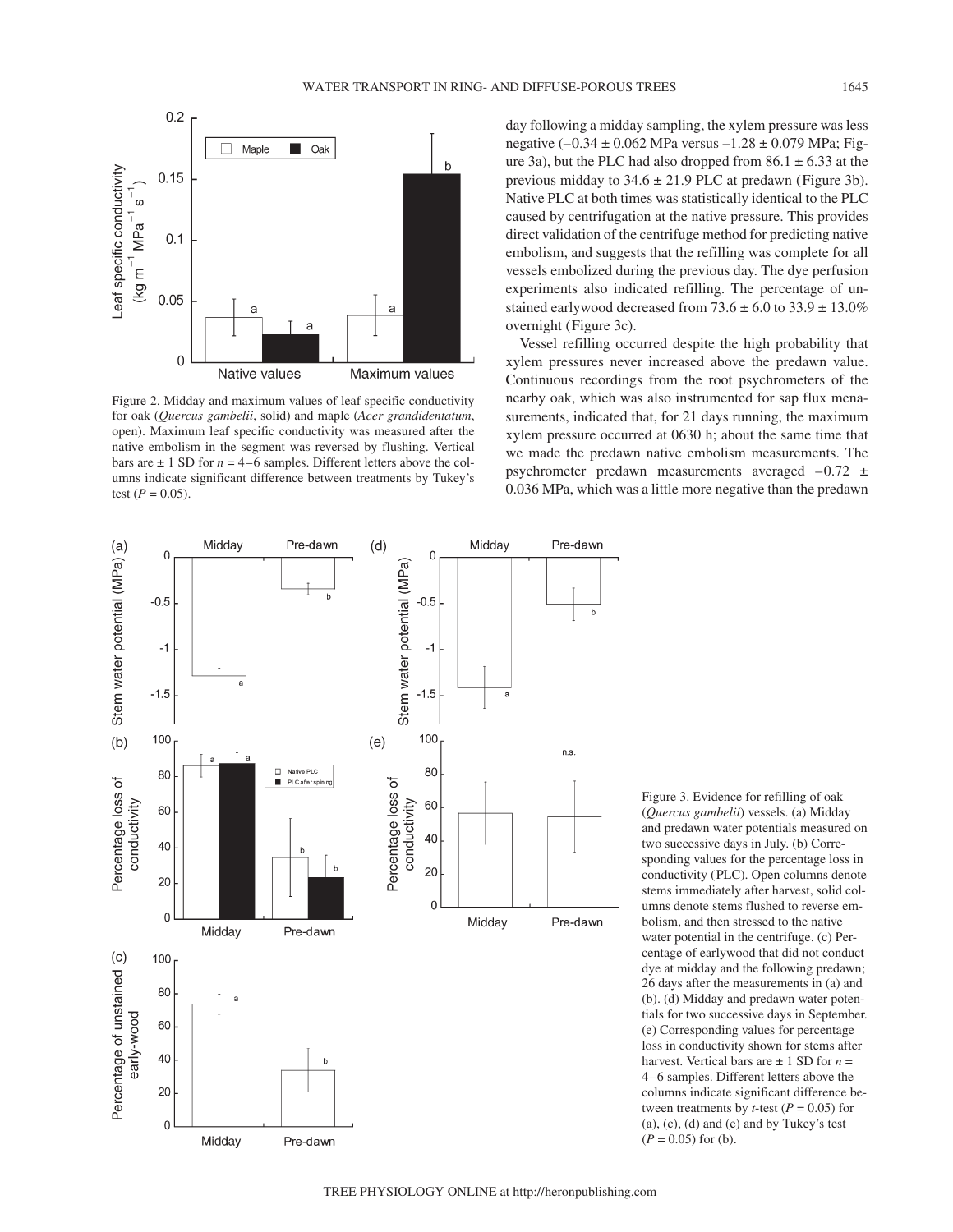value for the native embolism measurements made between 0630 and 0700 h (Figure 3a) on the nearby stand of juvenile trees.

Balance pressure observations indicated the same refilling behavior. Oak shoots pressurized at midday showed spotty exudation from earlywood vessels that approximately matched dye perfusions of the same branch proximal to the cut (Figures 4c and 4d). Shoots pressurized at predawn showed more even exudation from earlywood vessels, and also more uniform staining (Figures 4e and 4f). Exudation patterns also indicated that the narrow latewood vessels were functional at both times. Dye perfusions generally failed to stain the narrow latewood vessels, suggesting that the perfusion period was only long enough to reliably stain the wider earlywood vessels. Staining of maple shoots was uniform across the secondary xylem as was balance pressure exudation (Figures 4a and 4b) with no diurnal pattern evident, consistent with its low native embolism (Figure 1).

Oak vessels apparently stopped refilling in early fall. A pair of midday and predawn measurements in mid-September showed no drop in predawn PLC despite the higher predawn xylem pressures (Figures 4d and 4e). These PLC values were lower than those of early summer but were not significantly different from those derived from a vulnerability curve measured within a week of the September sampling ( $t$ -test,  $P =$ 0.06). This late-summer curve (not shown) showed greater resistance to cavitation than the early-season curve (Figure 1), suggesting the development of greater resistance to cavitation over the summer.

Psychrometer measurements indicated that the oak was much more isohydric than the maple, exhibiting little decline in root–crown water potentials over a 3-week period (Figure 5a). There was a single rain event (Figure 5a, arrow on July 12), which was not reflected in an increase in root–crown water potential. In contrast, maple began the period at a higher root–crown water potential than oak (predawn  $= -0.07$  MPa,

Figure 4. Exudation patterns at shoot balance pressure (left) and dye-stained patterns in the complementary portion of the branch (right) for maple (*Acer grandidentatum*) (a, b) and oak (*Quercus gambelii*) (c−f). Pictures (a) to (d) were taken at midday and pictures (e) and (f) at predawn. Arrows in (c) and (d) highlight exuding and dye-stained earlywood vessels in oak.

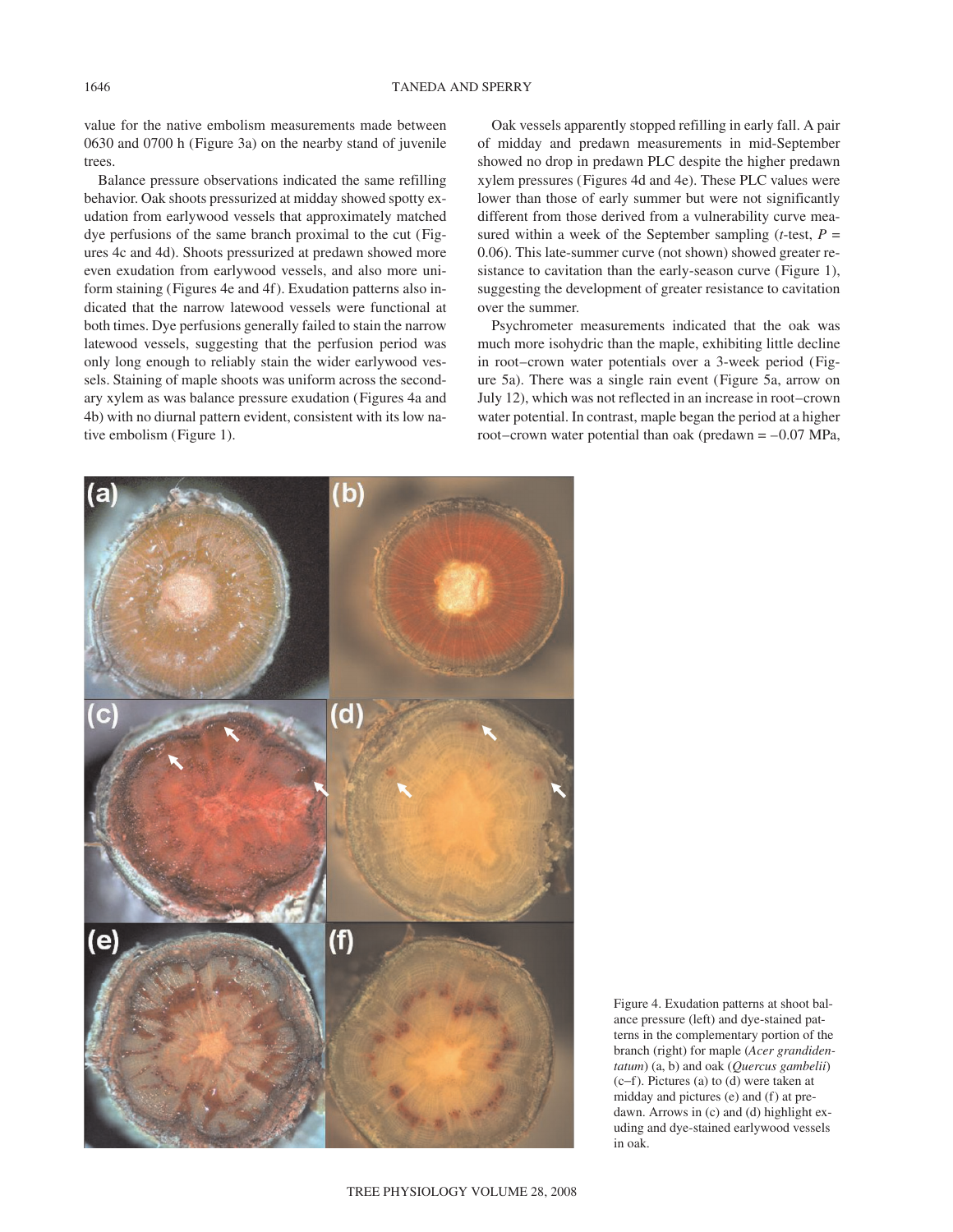$midday = -0.75 MPa)$  but its water potential steadily declined over the rainless period to much lower values than in oak, reaching a minimum of –1.5 MPa at predawn and –2.6 MPa at midday. Also in contrast to oak, the July 12 rain event caused a significant increase in predawn water potential in maple. These contrasting root–crown water potentials strongly imply that oak roots tap a deeper and more stable water supply than maple.



Figure 5. Seasonal changes in (a) root water potential (Ψ) and (b, c) daily water use in an oak (*Quercus gambelii*,  $\bigcirc$ ,  $\Box$ ) and a maple (*Acer grandidentatum*,  $\blacktriangle$ ,  $\blacklozenge$ ) growing within 1 m of each other. The only rain event occurred on July 12 (arrow).

Mean sap velocity  $(J)$  versus the  $K$  derived from the voltage difference was calibrated on five trees of each species. The fitted exponential equations, however, differed considerably among species and individuals. The mean *a* coefficient (Equation 2 for mean velocity rather than volume flow rate) was 9.99  $\times$  10<sup>-3</sup> ± 6.18  $\times$  10<sup>-3</sup> m s<sup>-1</sup> in oak (range: 2.38  $\times$  10<sup>-3</sup> to 1.81  $\times$  $10^{-2}$  m s<sup>-1</sup>) and *b* was  $1.24 \pm 0.190$  (1.05 to 1.50). For maple, coefficient *a* was  $4.70 \times 10^{-4} \pm 3.13 \times 10^{-4}$  (2.01  $\times 10^{-4}$  to  $9.76 \times 10^{-4}$  m s<sup>-1</sup>) and *b* was  $1.11 \pm 0.060$  (1.02 to 1.19). For both species, coefficient *a* was much higher than that of the standard Granier equation ( $a = 1.19 10^{-4}$  m s<sup>-1</sup>), which would have significantly underestimated our sap velocities. The probable reason for this inconsistency is that the band of conducting tissue was substantially shorter than the length of the sensor probe (Clearwater et al. 1999). Our sap velocities are reported for tree-specific calibrations ( $J = 5.79 \times 10^{-3} K^{1.38}$  for oak,  $J = 5.50 \times 10^{-4} K^{1.02}$  for maple).

Sap flux patterns indicated more stable seasonal water uptake for the isohydric oak, as opposed to a general decline in the anisohydric maple (Figures 5b and 5c). The comparison in daily water uptake between the oak and maple was consistent with the branch- and leaf-specific conductivity measurements. Daily water transport was greater in maple on a basal area basis (total trunk cross section) than oak, despite its seasonal decline (Figure 5a); a difference that was consistent with maple's greater stem-area-specific conductivity at midday (Figure 1b). However, water transport on a leaf area basis was similar between the trees early in the season, and became greater in oak as the season progressed (Figure 5b). This is consistent with similar early-season leaf-specific conductivities between the species (Figure 2). As this pattern suggests, oak had a greater cross section of stem per leaf area than maple, both in the trees measured for sap flux and for the nearby population of juvenile trees used for the conductivity measurements.

If oak earlywood vessels embolize every day as xylem pressure drops, whereas those of maple do not, oak might show greater flux per root–crown water potential difference during the morning than in the afternoon relative to maple. However, hysteresis was similar in both trees (data not shown). The failure of the psychrometers to measure branch water potential reliably prevented a similar comparison above ground.

# **Discussion**

The first question we posed was whether the xylem of ring-porous *Quercus gambelii* (oak) was truly as vulnerable to cavitation as indicated by its vulnerability curve based on the centrifugation method. The results suggest that the answer is yes. If the vulnerability curves are accurate, native embolism should be as high as predicted by the curve, or higher if previous embolism had not been reversed in situ. This was confirmed by repeated native embolism measurements, whether at midday or predawn, or early versus late in the season (Figures 1 and 3). Significant midday embolism of current-year earlywood was also indicated by dye perfusion data (Figure 3c) and balance pressure observation coupled with dye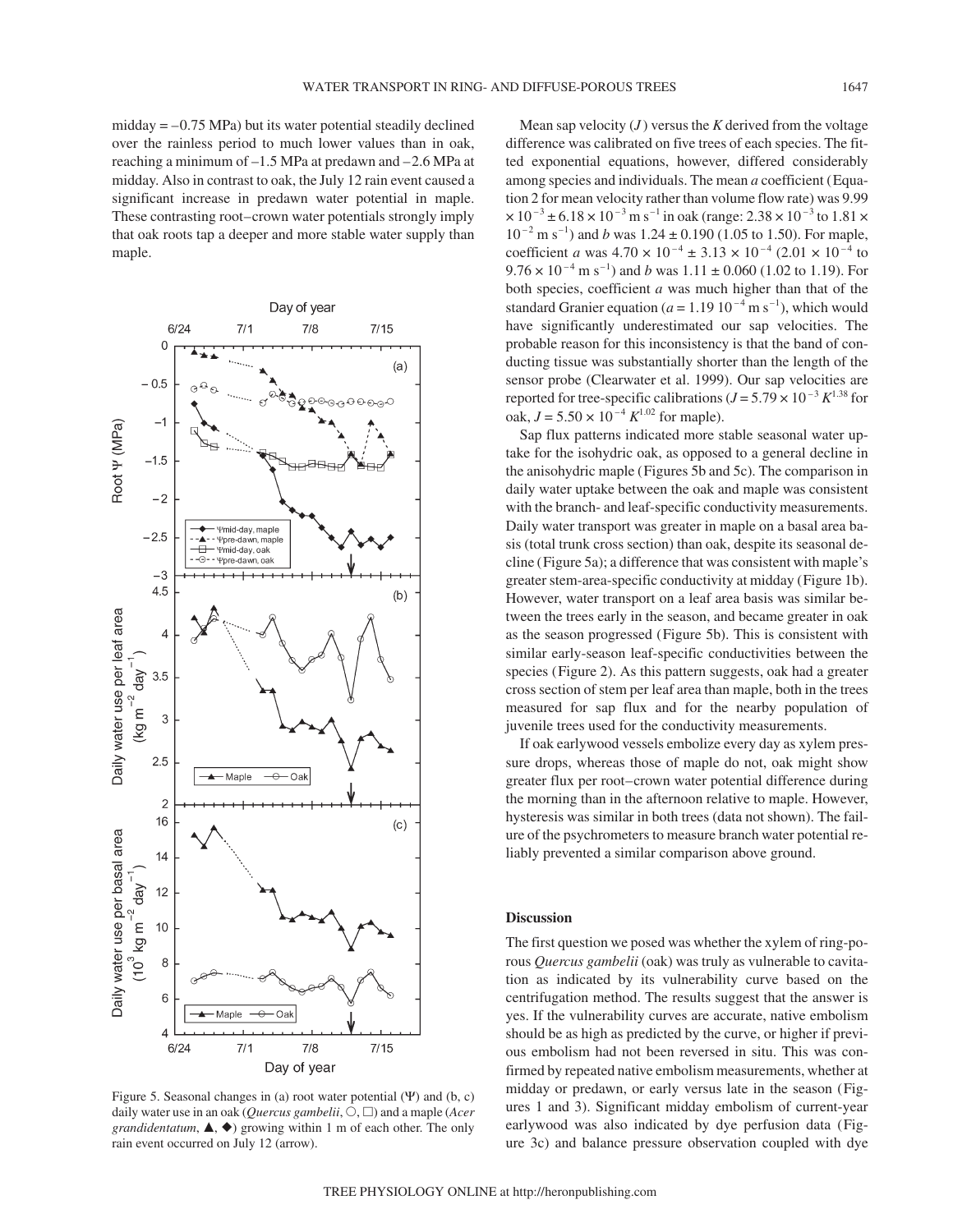perfusions (Figure 4). All lines of evidence point to many, if not most, of the current year earlywood vessels being embolized at midday. Native embolism in the diffuse-porous *Acer grandidentatum* (maple) was also consistent with its vulnerability curve, but it was negligible owing to the greater resistance of its vessels to cavitation.

Our results were obtained from 2–3- (mostly 2) year-old branches of vigorously growing juvenile oak shoots. In most ways they are consistent with our earlier work on *Q. gambelii* which was done with older branches (about 5–6 years) of mature trees a few km from the present study site (Sperry and Sullivan 1992, Sperry et al. 1994). These older branches showed high native PLC in summer compared with those of co-occurring diffuse-porous species, ranging from 40 to over 80 PLC over three years of monitoring. The high PLC was attributed to inflated maximum conductivities caused by the refilling of older winter-embolized earlywood during flushing. However, we now know that current-year earlywood can be extensively embolized (Figure 3c, 5c and 5d; Hacke et al. 2006, Li et al. 2008), so both factors likely contribute to high native PLC.

The vulnerability curve for the older *Q. gambelii* branches based on the dehydration method showed 100 PLC at about –4.5 MPa (Sperry and Sullivan 1992). We centrifuged our stems to only –1.5 MPa after which they were at about 90 PLC (Figure 1a). It is possible that the curve has a long tail indicating a population of highly resistant vessels including the latewood vessels. Balance-pressure patterns confirmed the functioning of these latewood vessels, though they were not stained reliably by our dye perfusion protocol. Our late-season vulnerability curve showed an increase in this population of resistant vessels and a correspondingly lower native PLC (Figure 3e; about 58 native PLC). The older stems studied previously (Sperry and Sullivan 1992) would have accumulated even more latewood, perhaps contributing to a more significant tail in their vulnerability curves. These surmises are consistent with the long-held notion that latewood serves as a high-safety but low-efficiency back-up system in ring-porous trees (Baas 1986, Sperry and Sullivan 1992, Woodcock 1994). However, we cannot be sure whether the shift to increased resistance that we saw in late summer was the result of production of more latewood or changing air-seeding thresholds across pit membranes in existing vessels.

Our second question was whether the highly vulnerable vessels of oak that are cavitated by normal midday stress were able to refill overnight. The results indicate that embolized vessels do refill overnight because native PLC, dye perfusions, and balance pressure observations showed that many more were functional at predawn than at midday (Figures 3 and 5). Vessel refilling occurred despite pressures in the transpiration stream apparently never rising above the predawn value, the least negative value of which averaged  $-0.34 \pm 0.06$  MPa (Figure 3a). This suggests that oak is able to divert water into embolized vessels and actively pressurize it to the near atmospheric threshold required for refilling, while neighboring functional vessels are under substantial negative pressure. The refilling threshold for air embolism is given by –4*T*/*D*, where *T* is the surface tension of water (0.0728 Pa m at 20 °C), and *D* is the diameter of the embolized vessel lumen. For earlywood oak vessels with a *D* averaging 70 µm (Davis et al. 1999), xylem pressure must rise above  $-0.0042$  MPa for refilling to proceed, far above the transpiration stream pressure indicated by the predawn measurements.

How refilling of this sort can happen is one of the great puzzles in whole-plant physiology. *Quercus gambelii* is another in a growing list of species that appears to show this behavior (Salleo et al. 1996, 2004, Tyree et al. 1999, Hacke and Sperry 2003, Bucci et al. 2003, Stiller et al. 2005). In a few cases, refilling has been associated with starch hydrolysis in adjacent tissues, suggesting the mobilization of osomoticum and the use of ATP (Bucci et al. 2003, Salleo et al. 2004). How these events result in the pressurization of water in the refilling vessel is unknown, although there are many models that await testing (Holbrook and Zwieniecki 1999, Hacke and Sperry 2003, Salleo et al. 2004). We tested for pressurized vessels during the night and detected no pressurization; however, we made the measurements too late in the season because we discovered that the refilling had also stopped (Figures 3d and 3e).

Our third question concerned the transport capacity of the contrasting anatomies studied. Transport capacity did not differ as much as predicted based on the difference between oak and maple in midday PLC (80 in oak versus less than 10 PLC in maple) (Figure 1a). Conductivity was lower in oak stems than in maple on a cross-sectional basis, but only by a factor of about 1.8 based on a comparison of the pooled midday means in Figure 1b, which is much less than the 24-fold difference between the percentage loss metrics shown in Figure 1a.

At the whole-tree scale, oak transported between one-half and one-third as much water per basal trunk area as maple over the 3-week measurement period (Figure 5c). So oak had about half the conductivity per stem area as maple, and also transported about half the volume of water. At the leaf-level, oak branches exhibited similar or greater transport capacity than maple, because oak had roughly a 1.8 times greater stem-cross sectional area per leaf area. This resulted in similar leaf-specific conductivities (Figure 2) and similar leaf-specific sap flow under low water stress at the beginning of the season between species (Figure 5b). As water potentials declined in maple during the drought (Figure 5a), water transport also declined (Figure 5b); consequently, oak transported more water per leaf area than maple over most of the 3-week measurement period.

The large diameter earlywood vessels in oak, though much more vulnerable than the narrow maple vessels, are apparently so much more efficient that transport capacity is still adequate even when most of the vessels are nonfunctional. A rough calculation explains why this is so. A single earlywood oak vessel of mean diameter 70 µm carries as much water per unit time and pressure as 150 maple vessels of mean diameter 20 µm (Davis et al. 1999); assuming an approximately constant proportionality of vessel conductivity to the Hagen-Poiseuille prediction for an ideal capillary (Wheeler et al. 2005). Maple, however, has about 10 times more vessels per xylem area than oak (445 versus 44 mm<sup> $-2$ </sup>; Hacke et al. 2006). The net result is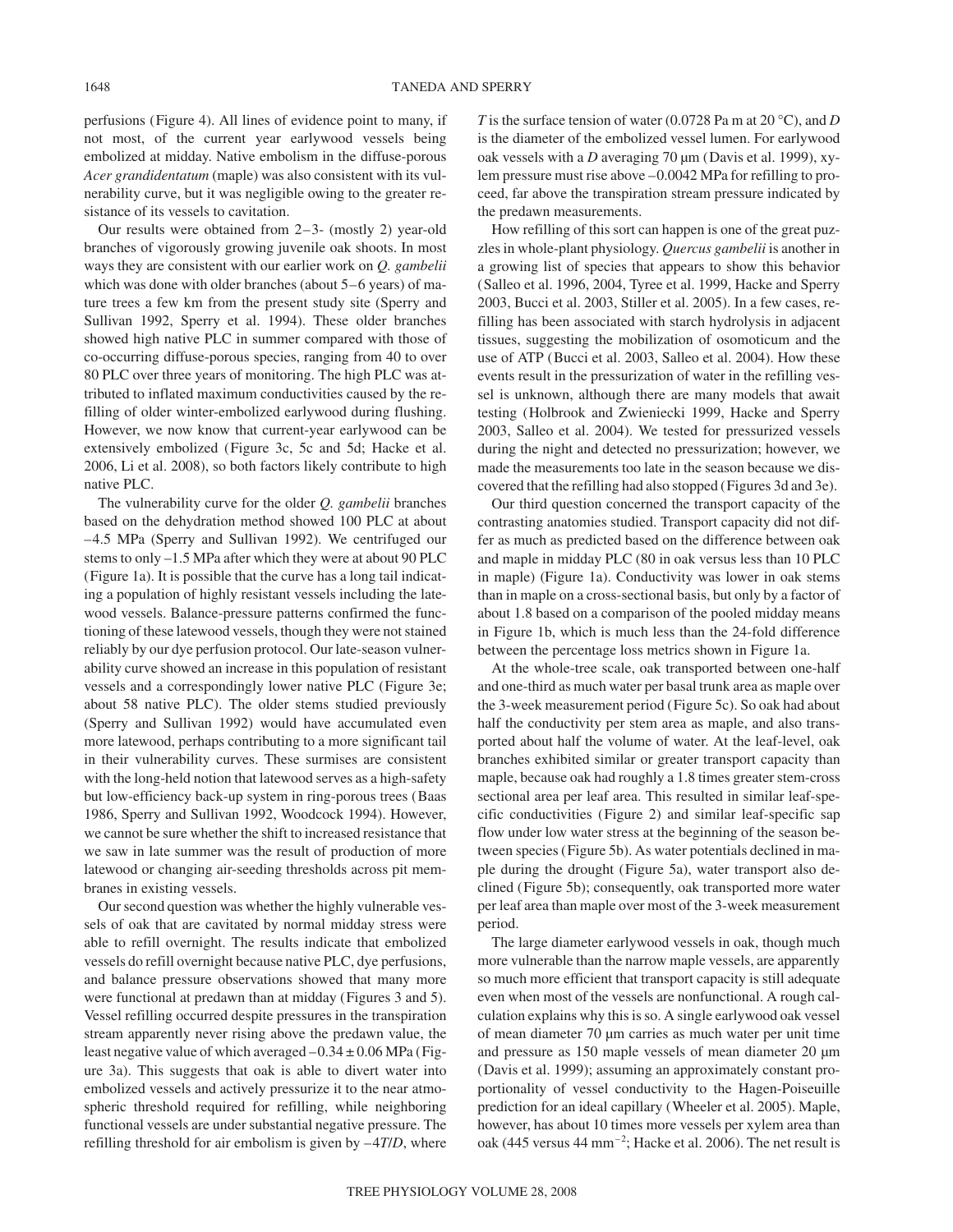that roughly 90% of the xylem area in oak can be nonconducting and yet have the same water conducting capacity per area as in maple.

Our final question concerned the patterns of water status of the species. Although our sampling was limited by the number of psychrometers, the data indicated a qualitative difference in water status (Figure 5a). As expected, oak was almost perfectly isohydric despite 17 rainless days, and it was unresponsive to the single rain event, all suggesting a stable and deep water source. Maple, however, was markedly anisohydric. Its water status declined during the drought, and showed a predawn response to the rain event—a pattern suggestive of greater reliance on shallow soil water. These observations tally with isotopic analysis of xylem sap from the same species in the same watershed (Philips and Ehleringer 1995, Williams and Ehleringer 2000).

What can we make of the adaptive significance of these contrasting patterns in anatomy and water relations? In the specific case of *Q. gambelii* and *A. grandidentarum*, the greater vulnerability of oak stem xylem is compatible with its more predictable isohydric water status and deep root system. Its isohydric behavior also facilitates diurnal refilling by returning to a similar baseline water potential overnight. Refilling increases conducting capacity in the morning, perhaps maximizing stomatal conductance and photosynthesis at a time of relatively low evaporation. Disadvantages include possibly slower growth as a result of lower transport capacity per basal area, and oak's limited capacity for establishment on dry slopes (Neilson and Wullstein 1985) because of its vulnerability to xylem cavitation. Oak's reliance on deep water places it in a different ecological niche to that of co-occurring maple, which shows an opportunistic use of shallower water, which requires an anisohydric water status and more cavitation-resistant xylem.

More observations are necessary to determine whether our results for oak and maple apply to ring- and diffuse-porous trees in general. There seems to be a characteristic ring-porous vulnerability curve with an initial steep loss of conductivity followed by a tail. This shape is also seen in stems of many vines and roots that contain large vessels (Sperry and Saliendra 1994, Tibbetts and Ewers 2000, Hacke et al. 2006). This type of curve, however, is highly sensitive to how maximum conductivity is determined. If the highly vulnerable and embolized vessels are not refilled beforehand, there will be little loss of conductivity until test pressures drop below the minimum field values. A shortcoming of the otherwise ingenious method of measuring conductivity while stems are centrifuged (Cochard 2002, Cochard et al. 2005) is that for ring-porous stems a true maximum conductivity cannot be obtained because even a slight negative pressure will induce significant embolism (Figure 1).

Occurrence of vulnerable ring-porous vessels seem to pair with a tendency for isohydry. Recent comparisons have shown that ring-porous trees tend to have a greater stomatal response to extreme vapor pressure deficits than diffuse-porous trees (Bovard et al. 2005, Bush et al. 2008). A deep-rooting habit typifies ring-porous species of *Quercus*, *Carya*, *Robinia*, *Gleditsia* (Burns and Honkala 1990), and *Prosopis* (Nilsen et al. 1983). Whether other ring-porous species refill their vulnerable vessels daily is unknown, but refilling would be compatible with isohydry, and it may tend to offset the disadvantage of extensive midday cavitation. The more cavitation-resistant latewood may function to prevent complete transport failure in the event that severe drought requires a departure from strict isohydry and all of the earlywood vessels fail.

Although the earlywood of ring-porous xylem might generally be vulnerable, it is not the case that diffuse-porous xylem is uniformly resistant to cavitation. Diffuse-porous species range from highly resistant desert taxa to vulnerable riparian species, and at least some of the riparian species are isohydric (Saliendra et al. 1995, Pockman and Sperry 2000). However, most diffuse-porous vulnerability curves have a cavitation threshold above which there is little loss of conductivity, whereas cavitation in ring-porous xylem is significant as soon as pressures become negative.

Other sap-flux studies suggest that ring-porous trees transport less water per basal area than co-occurring diffuse-porous species. Three ring-porous species from the eastern deciduous forest of the USA transported on average less than half the water of two co-occurring diffuse-porous species on a basal area basis (Pataki and Oren 2003; cf. Bovard et al. 2005). A similar ratio was observed for trees in urban settings in Salt Lake City, Utah (Bush et al. 2008). Although these values were not based on a direct calibration as in our study, they are suggestive of a general trend. To the extent that whole-tree carbon gain is coupled to whole-tree water transport, ring-porous trees may have a tighter carbon budget.

How these putative hydraulic traits of ring-porous trees influence their life history and ecology is worthy of more investigation. It seems likely that ring-porosity is first and foremost an adaptation to winter freezing, with any consequences of this anatomy for growing season ecophysiology being secondary. Biogeographically, ring-porosity is primarily a north-temperate phenomenon that is associated with a winter-deciduous habit, and it has evolved multiple times (Wheeler and Baas 1993). Ring-porous trees package their water conducting capacity in a single row of vessels in each annual xylem ring. Although this single row of vessels is highly vulnerable cavitation as a result of even a single freeze-thaw event, it is dependably replaced every year at bud break. This is an alternative to the diffuse-porous default of relying on the net carryover of functional vessels—the narrower ones not cavitated by freezing, cavitated ones that were refilled by root or stem pressures, and the gradual augmentation from current-year growth (Sperry et al. 1994). If adaptation to winter freezing was the primary driver for the evolution of large earlywood vessels, their vulnerability to growing season water stress may have been a consequence that perhaps led to secondary adaptations of isohydry, a deep rooting habit, and the capacity for vessel refilling.

As usual, although we may have answered the questions we posed, the results give rise to a new set of questions. Among them, questions about the mechanism of vessel refilling, whether our case-study is relevant to ring- versus diffuse-po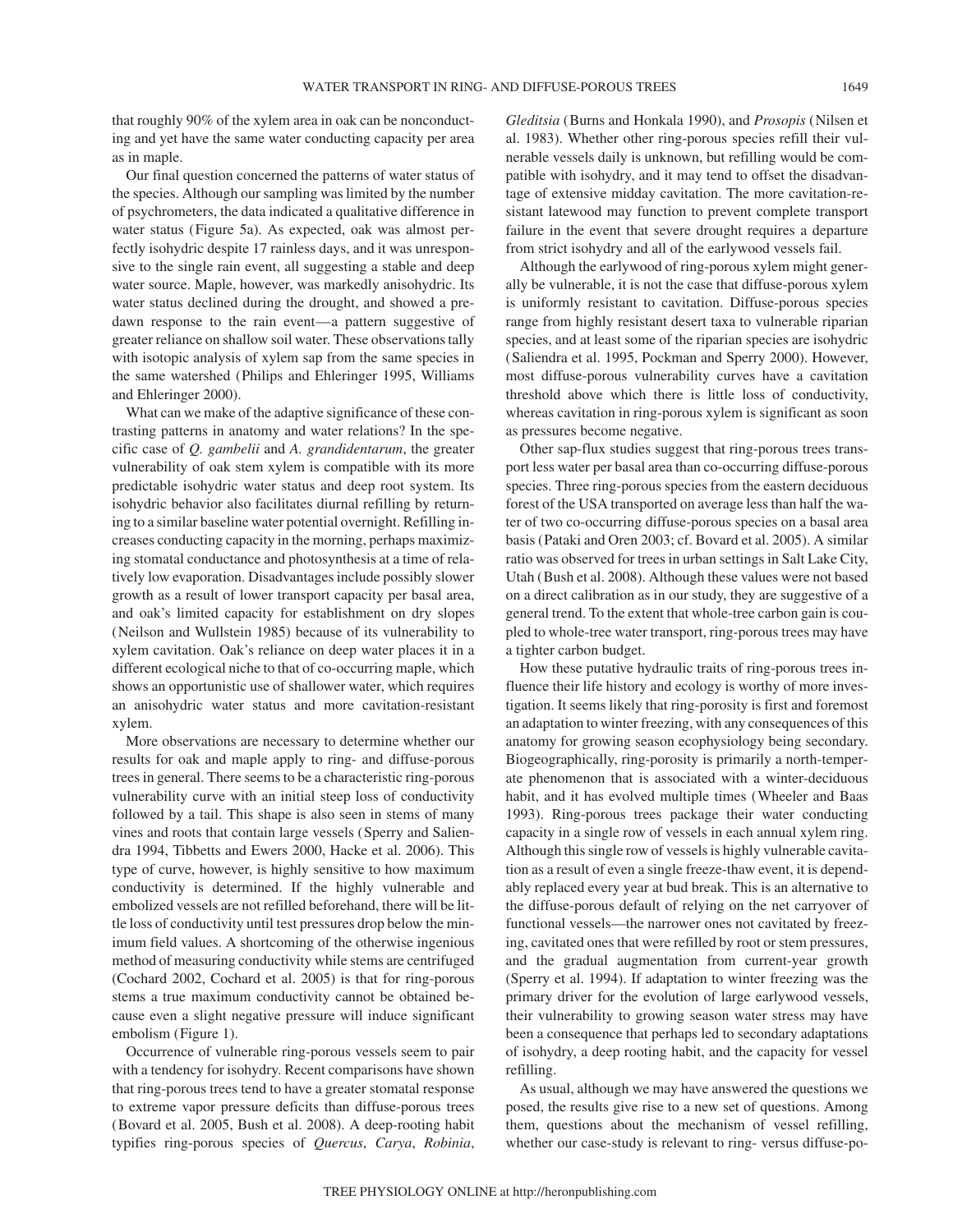rous trees in general, and what the results imply concerning the ecology and evolution of these two categories of trees.

#### **Acknowledgments**

We thank Dr. Mairgareth A. Christman and Susan E. Bush for assistance with methods and useful advice. HT was supported by the Japan Society for Promotion of Science (JSPS) to stay at the University of Utah. JSS acknowledges support from NSF-IBN-0416297.

#### **References**

- Alder, N.N., W.T. Pockman, J.S. Sperry and S. Nuismer. 1997. Use of centrifugal force in the study of xylem cavitation. J. Exp. Bot. 48:665–674.
- Baas, P. 1986. Ecological patterns of xylem anatomy. *In* On the Economy of Plant Form and Function. Ed. T.J. Givnish. Cambridge University Press, Cambridge, pp 327–351.
- Barbour, N.G. and W.D. Billings. 2000. North American terrestrial vegetation. 2nd Edn. Cambridge University Press, Cambridge, U.K., 709 p.
- Bovard, B.D., P.S. Curtis, C.S. Vogel, H.B. Su and H.P. Schmid. 2005. Environmental controls on sap flow in a northern hardwood forest. Tree Physiol. 25:31–38.
- Bucci, S.J., F.G. Scholz, G. Goldstein, F.C. Meinzer and S.L. Sternberg. 2003. Dynamic changes in hydraulic conductivity in petioles of two savanna tree species: factors and mechanisms contributing to the refilling of embolized vessels. Plant Cell Environ. 26: 1633–1645.
- Burns, R.M. and B.H. Honkala. 1990. Silvics of North america: 1. Conifer; 2. Hardwoods. Agriculture Handbook 654. U.S. Department of Agriculture, Forest Service, Washington, D.C., 877 p.
- Bush, S.E., D.E. Pataki, K.R. Hultine, A.G. West, J.S. Sperry and J.R. Ehleringer. 2008. Wood anatomy constrain stomatal responses to atomospheric vapor pressure deficit in irrigated, urban trees. Oecologia 156:13–20.
- Clearwater, M.J., F.C. Meinzer, J.L. Andrade, G. Goldstein and N.M. Holbrook. 1999. Potential errors in measurement of nonuniform sap flow using heat dissipation probes. Tree Physiol. 19: 681–687.
- Cochard, H. 2002. A technique for measuring xylem hydraulic conductance under high negative pressures. Plant Cell Environ. 25: 815–819.
- Cochard, H., D. Gaelle, C. Bodet, I. Tharwat, M. Poirier and T. Ameglio. 2005. Evaluation of a new centrifuge technique for rapid generation of xylem vulnerability curves. Physiol. Plant. 124:410–418.
- Davis, S.D., J.S. Sperry and U.G. Hacke. 1999. The relationship between xylem conduit diameter and cavitation caused by freeze–thaw events. Am. J. Bot. 86:1367–1372.
- Dixon, M.A. and M.T. Tyree. 1984. A new stem hygrometer, corrected for temperature gradients and calibrated against the pressure bomb. Plant Cell Environ. 7:693–697.
- Granier, A. 1987. Evaluation of transpiration in a Douglas-fir stand by means of sap flow measurements. Tree Physiol. 3:309–320.
- Hacke, U.G. and J.S. Sperry. 2003. Limits to xylem refilling under negative pressure in *Laurus nobilis* and *Acer negundo*. Plant Cell Environ. 26:303–311.
- Hacke, U.G., J.S. Sperry, J.K. Wheeler and L. Castro. 2006. Scaling of angiosperm xylem structure with safety and efficiency. Tree Physiol. 26:689–701.
- Holbrook, N.M. and M.A. Zwieniecki. 1999. Embolism repair and xylem tension: do we need a miracle? Plant Physiol. 120:7–10.
- Li, Y., J.S. Sperry, H. Taneda, S.E. Bush and U.G. Hacke. 2008. Evaluation of centrifugal methods for measuring xylem cavitation in conifers, diffuse- and ring-porous angiosperms. New Phytol. 177: 558–568.
- Neilson, R.P. and L.H. Wullstein. 1985. Comparative drought physiology and biogeography of *Quercus gambelii* and *Quercus turbeirella*. Am. Mid. Nat. 114:259–271.
- Neufeld, H.S., D.A. Grantz, F.C. Meinzer, G. Goldstein, G.M. Crisosto and C. Crisosto. 1992. Genotypic variability in vulnerability of leaf xylem to cavitation in water-stressed and well-irrigated sugarcane. Plant Physiol. 100:1020–1028.
- Nilsen, E.T., M.R. Sharifi, P.W. Rundel, W.M. Jarrell and R.A. Virginia. 1983. Diurnal and seasonal water relations of the desert phreatophyto *Prospis glandulasa* (Honey Mesquite) in the Sonoran Desert of California. Ecology 64:1381–1393.
- Pataki, D.E. and R. Oren. 2003. Species differences in stomatal control of water loss at the canopy scale in a mature bottomland deciduous forest. Adv. Water Res. 26:1267–1278.
- Philips, S.L. and J.R. Ehleringer. 1995. Limited uptake of summer precipitation by bigtooth maple (*Acer grandidentatum* Nutt.) and Gambel's oak (*Quercus gambelii* Nutt.). Trees 9:214–219.
- Pockman, W.T. and J.S. Sperry. 2000. Vulnerability to xylem cavitation and the distribution of Sonoran Desert vegetation. Am. J. Bot. 87:1287–1299.
- Saliendra, N.Z., J.S. Sperry and J.P. Comstock. 1995. Influence of leaf water status on stomatal response to humidity, hydraulic conductance, and soil drought in *Betula occidentalis*. Planta 196: 357–366.
- Salleo, S., M.A. Lo Gullo, D. De Paoli and M. Zippo. 1996. Xylem recovery from cavitation-induced embolism in young plants of *Laurus nobilis*: A possible mechanism. New Phytol. 132:47–56.
- Salleo, S., M.A. Lo Gullo, P. Trifilo and A. Nardini. 2004. New evidence for a role of vessel-associated cells and phloem in the rapid xylem refilling of cavitated stems of *Laurus nobilis* L. Plant Cell Environ. 27:1065–1076.
- Sperry, J.S. and N.Z. Saliendra. 1994. Intra-and inter-plant variation in xylem cavitation in *Betula occidentalis*. Plant Cell Environ. 17:1233–1241.
- Sperry, J.S. and J.E.M. Sullivan. 1992. Xylem embolism in response to freeze–thaw cycles and water stress in ring-porous, diffuse-porous, and conifer species. Plant Physiol. 100:605–613.
- Sperry, J.S., J.R. Donnelly and M.T. Tyree. 1988. A method for measuring hydraulic conductivity and embolism in xylem. Plant Cell Environ. 11:35–40.
- Sperry, J.S., K.L. Nichols, J.E.M. Sullivan and S.E. Eastlack. 1994. Xylem embolism in ring-porous, diffuse-porous, and coniferous trees of northern Utah and interior Alaska. Ecology 75:1736–1752.
- Stiller, V., H.R. Lafitte and J.S. Sperry. 2005. Embolized conduits of rice (*Oryza sativa* L.) refill despite negative xylem pressure. Am. J. Bot. 92:1970–1974.
- Tibbetts, T.J. and F.W. Ewers. 2000. Root pressure and specific conductivity in temperate lianas: exotic *Celastrus orbiculatus* (Celastraceae) vs. native *Vitis riparia* (Vitaceae). Am. J. Bot. 87:1272–1278.
- Tiedermann, A.R., W.P. Clary and R.J. Babour. 1987. Underground systems of gambel oak (*Quercus gambelii*) in Central Utah. Am. J. Bot. 74:1065–1071.
- Tyree, M.T., S. Salleo, A. Nardini, M.A. Lo Gullo and R. Mosca. 1999. Refilling of embolized vessels in young stems of laurel: Do I need a new paradigm? Plant Physiol. 120:11–21.
- Wang, J., N.E. Ives and M.J. Lechowicz. 1992. The relation of foliar phenology to xylem embolism in trees. Funct. Ecol. 6:469–475.